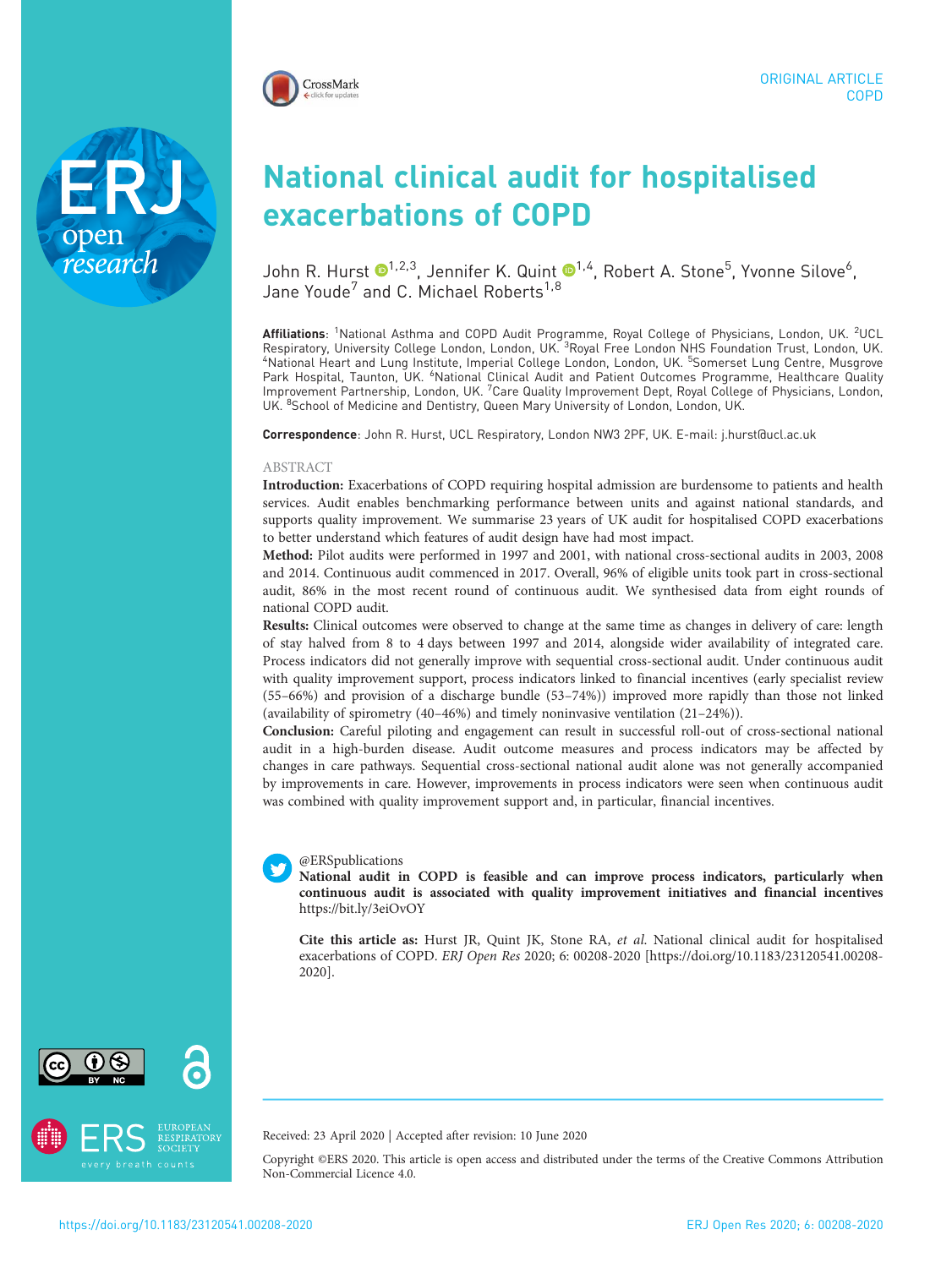# Introduction

COPD is a prevalent long-term respiratory condition with 174 million people affected globally [\[1\]](#page-8-0). In addition to a progressive decline in lung function accompanied by worsening symptoms and deteriorating functional performance, many people living with COPD experience acute deteriorations in respiratory health, termed "exacerbations" [[2](#page-8-0)]. Exacerbations are important to patients [[3](#page-8-0)] and health services (responsible for 50–75% of direct COPD healthcare costs [\[4\]](#page-8-0)), especially those resulting in hospital admission, which contribute significantly to seasonal bed pressures.

There are a range of evidence-based interventions to treat exacerbations and reduce the risk of future events [\[2](#page-8-0)]. However, despite national and international guidelines and strategy documents addressing the management of COPD [\[5\]](#page-8-0), there remains a translation gap [\[6\]](#page-8-0) in which evidence from randomised-controlled trials (RCTs) is not evaluated in real-world settings, and where guideline recommendations are ineffectively implemented. Clinical audit is a key component of quality improvement (QI) programmes and a systematic review has suggested that clinical audit is associated with small but meaningful improvements in professional practice [\[7\]](#page-8-0). This review reported a 4.3% median improvement in compliance with desired practice, but a wide interquartile range (0.5%–16%), such that while a quarter of audits had larger benefits, a quarter were associated with no or negative impact [\[6](#page-8-0)]. The United Kingdom has a number of highly regarded national audits, introduced following the inclusion of audit as a pillar of clinical governance in the 1998 National Health Service (NHS) plan and with the explicit aim of QI. However, when subjected to rigorous evaluation, QI programmes have often had limited effect on outcome and process measures, particularly when the intervention is complex [\[8\]](#page-8-0).

Over time, patterns of care evolve and audit outcomes and indicators may change with alterations in clinical pathways. Notably, for COPD (as in other ambulatory care-sensitive conditions [[9](#page-8-0)]) there has been a move to treating people in their own homes rather than hospital [\[10](#page-8-0)], with increasing availability of admission avoidance and early supported discharge schemes.

There has been a UK national COPD audit programme addressing the organisation of care and management of COPD exacerbations for over 20 years. This has always included England and Wales, but not always Northern Ireland and Scotland (further detail of participation is included in the individual referenced audit reports, see below). The current UK National Asthma and COPD Audit Programme (NACAP) is commissioned by the Healthcare Quality Improvement Partnership (HQIP) as part of the National Clinical Audit and Patient Outcomes Programme in which UK hospitals are expected to participate. HQIP aims to promote QI in patient outcomes and in particular, to increase the impact that clinical audit, outcome review programmes and registries have on healthcare quality in England and Wales.

In this paper we describe more than 20 years of national cross-sectional, then continuous clinical audit for hospitalised COPD exacerbations in the United Kingdom to better understand which features of audit design have had most impact for patients, and to better inform those developing future large-scale audit programmes.

#### **Methods**

Three distinct national audit methodologies have been adopted: pilot (in which a limited number of hospitals took part, reporting in 1997 [\[11\]](#page-8-0) and 2001 [\[12\]](#page-8-0)), cross-sectional (open to all hospitals, recording a sample of cases over a defined period of time, reporting in 2003 [\[13](#page-8-0)], 2008 [[14\]](#page-8-0) and 2014 [[15](#page-9-0)]) and from 2017, continuous audit (the latter intended to capture all eligible cases and with national reports provided annually and currently with three rounds of reporting) [[16](#page-9-0)–[18\]](#page-9-0). These clinical audit reports were supplemented with organisational reports published in 2003 [\[19\]](#page-9-0), 2008 [\[20](#page-9-0)], 2014 [\[21](#page-9-0)] and 2018 [\[22\]](#page-9-0), which provide complementary data on the numbers of admissions, staffing and pathways of care. A summary of the methodology underpinning each reporting cycle is included in [table 1](#page-2-0), with full details available in the referenced reports.

The first national audits, completed in 1997 and 2001 [\[11, 12\]](#page-8-0), were designed to fact-find. These demonstrated variations in care between hospitals and a median standard of care that fell below recommendations [\[23\]](#page-9-0). While each participating unit was ultimately provided with its own performance, there was no formal QI support and neither were there incentives (financial or otherwise) to drive changes in care quality.

Overall 96% of UK trusts subsequently took part in a 2003 cross-sectional audit [\[13\]](#page-8-0), which permitted the first national benchmarking of units and analysis of aspects of resource and organisation of care associated with clinical and process indicators. Thus, by careful roll-out, a national COPD audit was established and was seen to be valuable by clinicians and payers. Similar cross-sectional audits were conducted in 2008 [\[14\]](#page-8-0)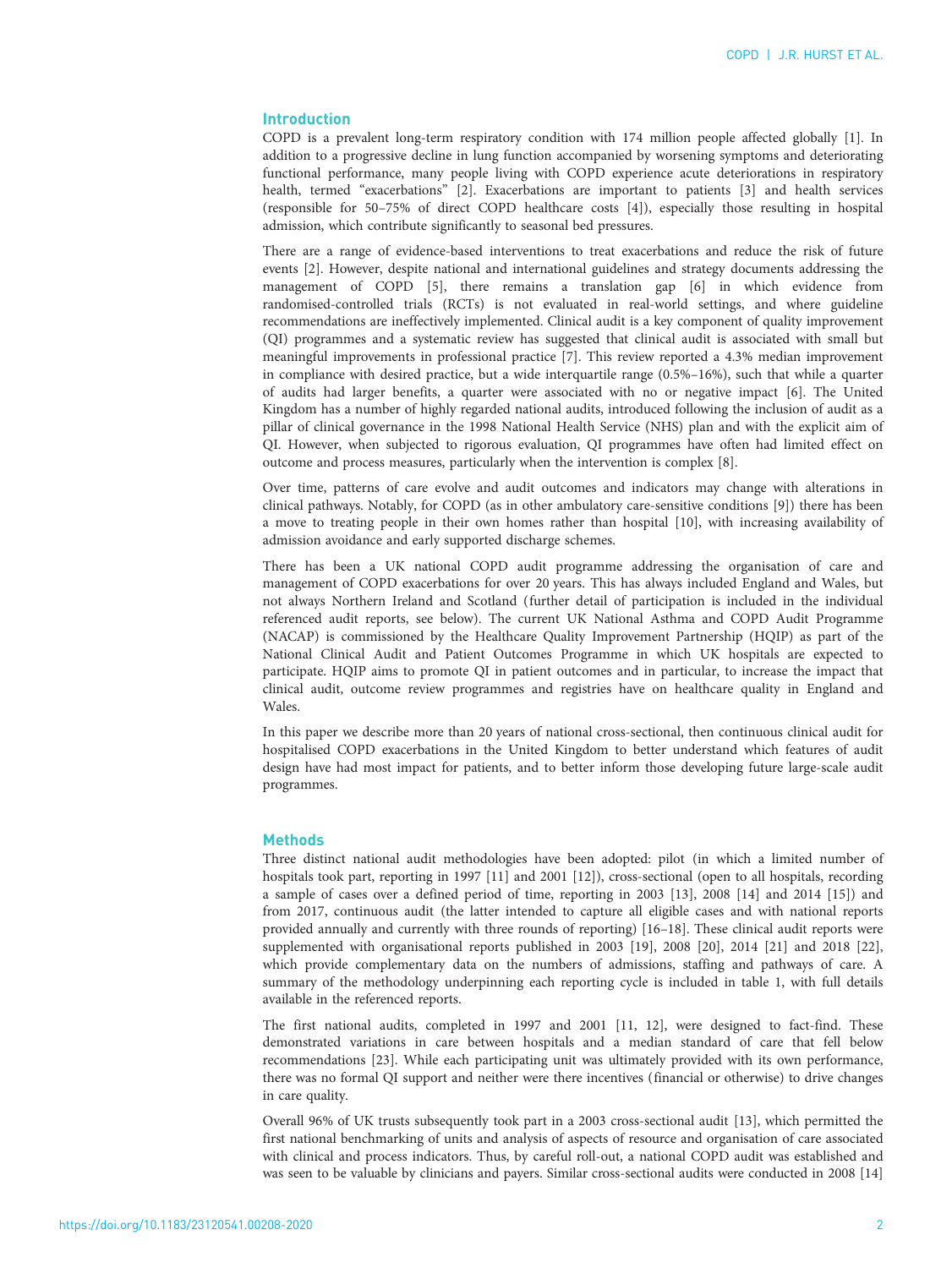<span id="page-2-0"></span>

| TABLE 1 A summary of UK national# COPD audit findings, 1997-2019                                                                     |                                                                                |                                                                         |                                                          |                                                                                                           |                                                                               |                                                                                                      |                                                           |                                                                                  |  |  |
|--------------------------------------------------------------------------------------------------------------------------------------|--------------------------------------------------------------------------------|-------------------------------------------------------------------------|----------------------------------------------------------|-----------------------------------------------------------------------------------------------------------|-------------------------------------------------------------------------------|------------------------------------------------------------------------------------------------------|-----------------------------------------------------------|----------------------------------------------------------------------------------|--|--|
|                                                                                                                                      | <b>Pilot</b>                                                                   |                                                                         | Cross-sectional national#                                |                                                                                                           |                                                                               | Continuous prospective national#                                                                     |                                                           |                                                                                  |  |  |
|                                                                                                                                      | 1997 [11]                                                                      | 2001 [12]<br>(LT/LD/SD)                                                 | 2003 [13, 19]                                            | 2008 [14, 20]                                                                                             | 2014 [15, 21]                                                                 | 2017 [16, 22]                                                                                        | 2017-2018 [17]                                            | 2018-2019 [18]                                                                   |  |  |
| <b>Method</b>                                                                                                                        | Volunteer hospitals,<br>retrospective audit<br>of 40 consecutive<br>admissions | Volunteer<br>hospitals,<br>8 weeks of<br>prospective<br>data collection | invited to take<br>part, 40<br>consecutive<br>admissions | All admitting units All admitting units<br>invited to take<br>part, up to 60<br>consecutive<br>admissions | All admitting<br>units invited to<br>take part, all<br>cases over<br>3 months | All admitting units All admitting units<br>invited to take<br>part. continuous<br>audit of all cases | invited to take<br>part. continuous<br>audit of all cases | All admitting units<br>invited to take<br>part. continuous<br>audit of all cases |  |  |
| <b>Reporting period</b><br>dd/mm/yyyy                                                                                                | From 01/09/1997                                                                | From 01/02/2001                                                         | From 01/09/2003                                          | From 03/03/2008                                                                                           |                                                                               | From 01/02/2014 Cases discharged<br>01/02/17-13/09/<br>17                                            | Cases discharged<br>14/09/17-30/09/<br>18                 | Cases discharged<br>01/10/18-30/09/<br>19                                        |  |  |
| <b>Units</b><br>Cases <sup>¶</sup><br>Case ascertainment Not ascertained<br><b>Median annual</b><br>emergency COPD<br>admissions per | 43<br>1400                                                                     | $30^{##}$<br>1366<br>Not ascertained                                    | 234<br>8013<br>Not ascertained<br>458 $[n=196]$          | 232<br>9716<br>Not ascertained<br>$504$ (n=202)                                                           | 199<br>13414<br>67 (48-91)%<br>570 (n=198)                                    | 182 (95%)<br>34641<br>54 (31-73)%<br>$609$ (n=190)                                                   | 179<br>74645<br>55 (34-70)                                | 195 (86%)<br>82268<br>Not yet available                                          |  |  |
| unit<br><b>Median WTE</b><br>respiratory<br>consultant per<br>1000 COPD<br>admissions                                                |                                                                                |                                                                         |                                                          | 5.3                                                                                                       | 6.7                                                                           | 7.5                                                                                                  |                                                           |                                                                                  |  |  |
| <b>Median COPD nurse</b><br>per 1000 COPD<br>admissions                                                                              |                                                                                |                                                                         |                                                          | 1.9                                                                                                       | 0.9                                                                           | 1.3                                                                                                  |                                                           |                                                                                  |  |  |
| <b>Median specialist</b><br>physio per 1000<br><b>COPD admissions</b>                                                                |                                                                                |                                                                         |                                                          | 2.2                                                                                                       | 1.9                                                                           | 1.9                                                                                                  |                                                           |                                                                                  |  |  |
| Age years<br>Sex F:M                                                                                                                 | 72 (66-78)<br>44:53                                                            | 72/71/71<br>42/58; 39/61; 46/<br>53                                     | $71 \pm 10$<br>47:53                                     | $73\pm10$<br>50:50                                                                                        | $72(65 - 80)$<br>51:49                                                        | 73 (65-80)<br>53:47                                                                                  | 73 (65-79)<br>53:47                                       | $71 \pm 11$<br>54:46                                                             |  |  |
| Length of Stay days 8 (4-12)                                                                                                         |                                                                                | $6/7/7$ $(3/5/4-12/$<br>11/11                                           | $6(3-11)$                                                | $5(3-10)$                                                                                                 | $4(2-8)$                                                                      | $4(2-7)$                                                                                             | $4(2-7)$                                                  | $4(2-7)$                                                                         |  |  |
| <b>Inpatient mortality</b><br>Death by 3 months<br><b>Readmission by</b><br>3 months                                                 | 13 (9-20)%<br>34 (25–44)%                                                      | 5%/9%/12%<br>12%/11%/18%<br>Not recorded                                | 7.7%<br>$15(9-21)\%$<br>32 (22-40)%                      | 7.8%<br>14%<br>33%                                                                                        | 4.3%<br>12%<br>43%                                                            | 3.9%<br>11%<br>43%                                                                                   | 3.8%<br>12%<br>43%                                        | 3.6%<br>Not yet available<br>Not yet available                                   |  |  |
| <b>Specialist review</b>                                                                                                             | Not recorded                                                                   | Not recorded                                                            | 70% at any time                                          | 78% at any time                                                                                           | 79% at any time; 78% at any time;<br>Median 26 h                              | 55% within 24 h:<br>Median 16 h                                                                      | 85% at any time;<br>64% within 24 h;<br>Median 15 h       | 87% at any time;<br>66% within 24 h;<br>Median 15 h                              |  |  |
| Units with access to<br>an integrated care<br>team $(\%)$                                                                            |                                                                                |                                                                         | 45                                                       | 59                                                                                                        | 82                                                                            |                                                                                                      |                                                           |                                                                                  |  |  |

Continued

COPD | J.R. HURST ET AL.

COPD | J.R. HURST ET AL.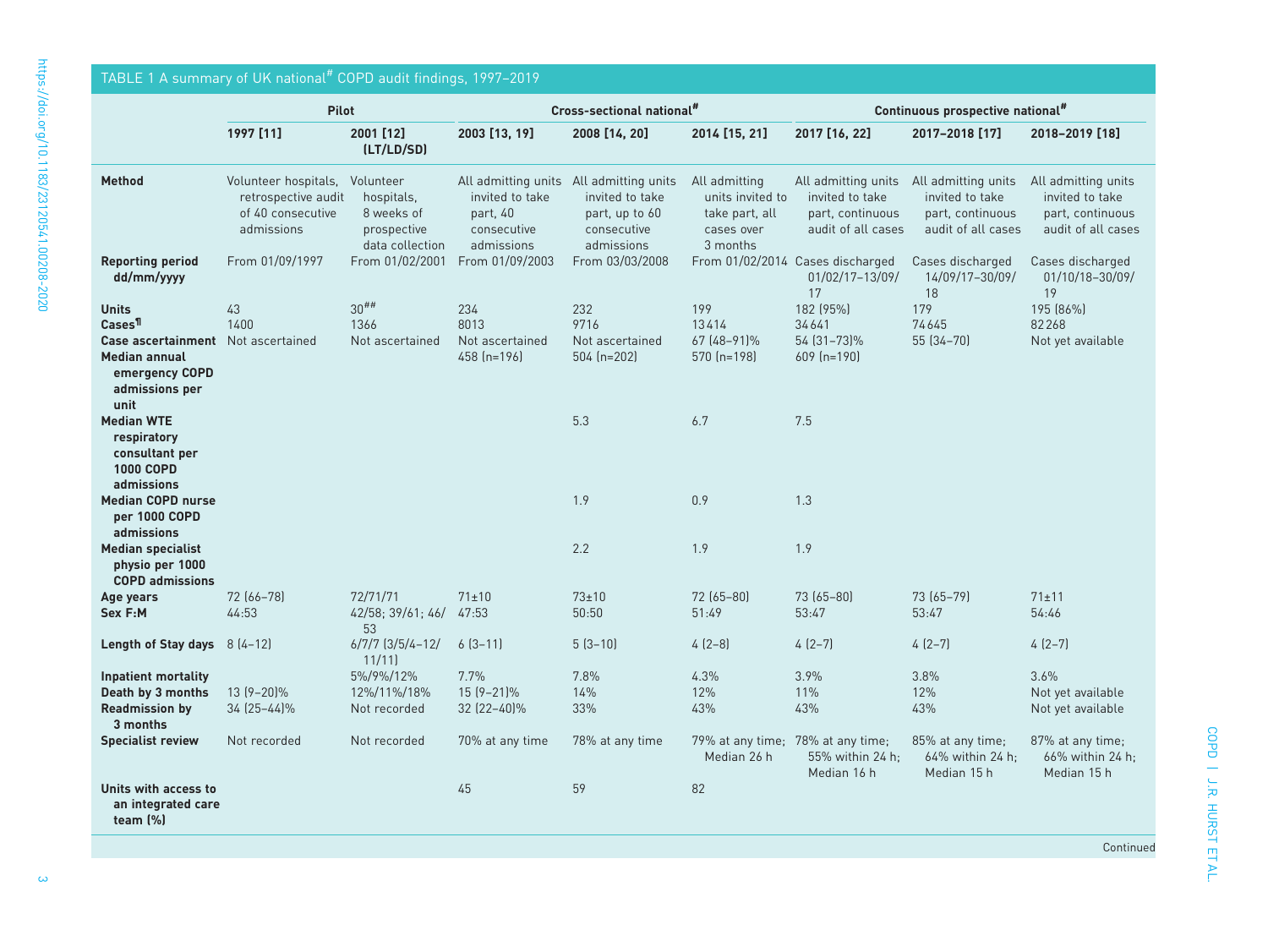### TABLE 1 Continued

|                                               | <b>Pilot</b>              |                                                                        | Cross-sectional national"    |                               |                            | Continuous prospective national"               |                                                |                                          |
|-----------------------------------------------|---------------------------|------------------------------------------------------------------------|------------------------------|-------------------------------|----------------------------|------------------------------------------------|------------------------------------------------|------------------------------------------|
|                                               | 1997 [11]                 | 2001 [12]<br>(LT/LD/SD)                                                | 2003 [13, 19]                | 2008 [14, 20]                 | 2014 [15, 21]              | 2017 [16, 22]                                  | 2017-2018 [17]                                 | 2018-2019 [18]                           |
| Spirometry available 53% <sup>§</sup>         |                           | $F^{\$}$ : 50%/46%/37% 55% $^{\$}$<br>M <sup>§</sup> : 53%/52%/<br>32% |                              | 55%                           | 46%                        | 40%                                            | 41%                                            | 46%                                      |
| <b>Noninvasive</b><br>ventilation             | 3%                        | 8%/6%/2%                                                               | 9%                           | $11\%$ :<br>25% in $\leq 3$ h | 12%: 42% in $\leq 3$ h 11% |                                                | $10\%: 21\% \leq 2 h$                          | 10%; 24% $\leq 2$ h                      |
| <b>Smoking cessation</b><br>advice to smokers | $30[14-45]\%$             | 29%/26%/17%                                                            | Not recorded                 | Not recorded                  | 58%                        |                                                |                                                |                                          |
| Inhaler technique<br>assessed                 | $20[4-26]\%$              | 34%/11%/11%                                                            | Not recorded                 | Not recorded                  | Not recorded               | <b>DISCHARGE</b><br><b>BUNDLE<sup>11</sup></b> | <b>DISCHARGE</b><br><b>BUNDLE<sup>11</sup></b> | <b>DISCHARGE</b><br>BUNDLE <sup>11</sup> |
| <b>Assessed for PR</b><br>Follow-up arranged  | $3(0-3)\%$<br>63 (50-80%) | Not recorded<br>Not recorded                                           | Not recorded<br>Not recorded | Not recorded<br>Not recorded  | 56%<br>Not recorded        | 53%                                            | 67%                                            | 74%                                      |

Data are presented as mean±sp, median (IQR) or %, unless otherwise stated, and variation was not always reported in the original (referenced) reports. WTE: whole time equivalents; LT: large teaching; LD: large district; SD: small district; F: female; M: male; PR: pulmonary rehabilitation; IQR: interquartile range; FEV<sub>1</sub>: forced expiratory volume in 1 s; NIV:<br>noninvasive ventilation. <sup>#</sup>: See indivi not be 100% if some data missing; §: for FEV<sub>1</sub> and within 5 years;  $f$ : invasive or NIV combined; ##: deliberately selected as a mix of 10 LT, 10 LD and 10 SD hospitals representative across England and Wales;  $^{\text{11}}$ : A standard British Thoracic Society bundle consists of these four metrics combined.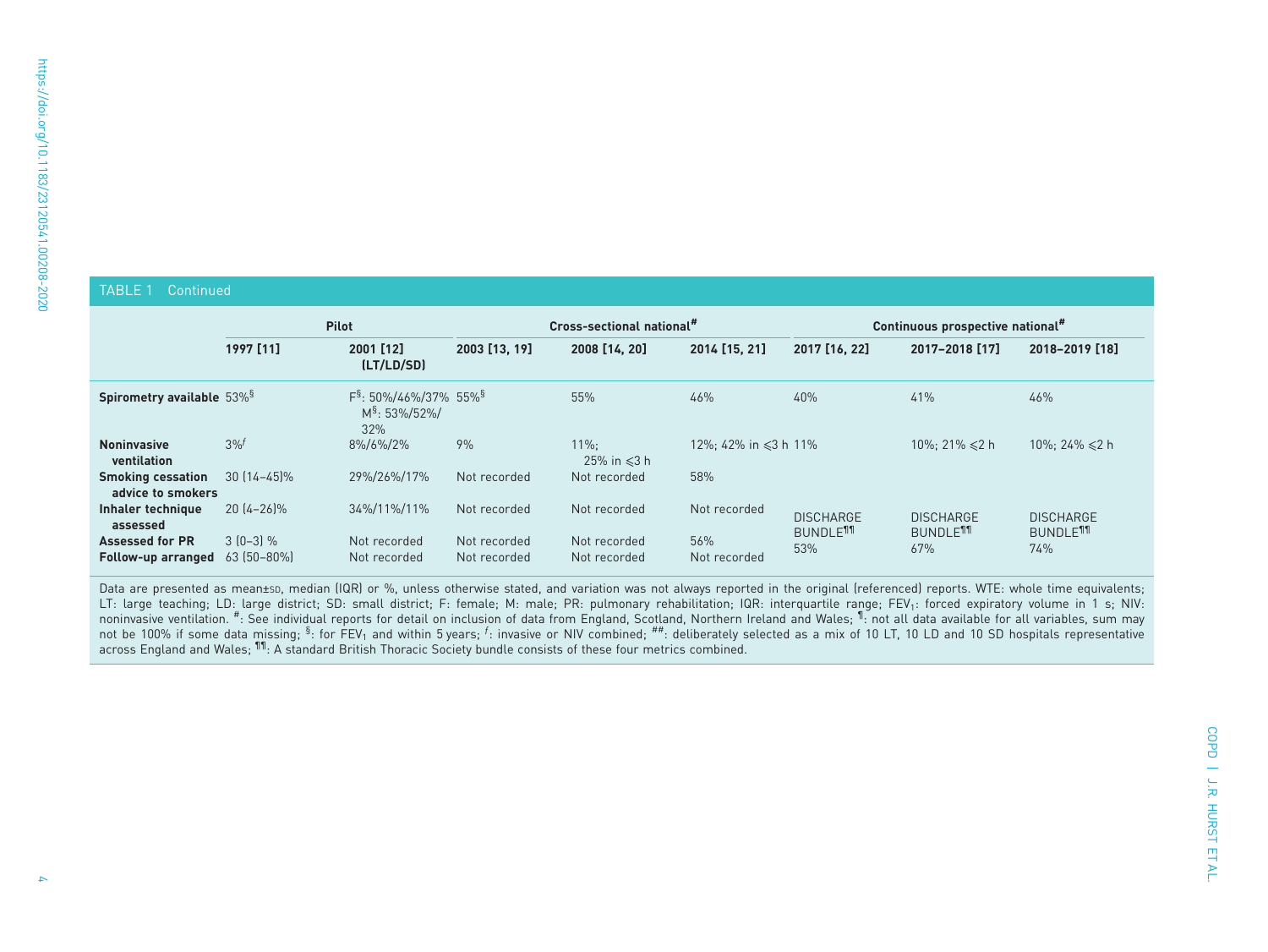following publication of new National Institute for Health and Care Excellence (NICE) guidance [\[24](#page-9-0)] and again in 2014 [\[15\]](#page-9-0) following publication of NICE quality standards [\[25\]](#page-9-0).

From February 2017, COPD audit moved to continuous data collection in England and Wales. At the same time, two process indicators (review by a respiratory specialist within 24 h of admission, and provision of a "discharge bundle") were linked to a financial incentive called the "Best Practice Tariff" for trusts in England (except those reimbursed by block contract). A standard British Thoracic Society (BTS) discharge bundle consists of support to quit smoking, referral to pulmonary rehabilitation, verification of inhaler technique, provision of written information for patients on COPD and arrangements for follow-up [[26](#page-9-0)]. Units received complete payment when 60% or more of entered cases received both interventions. The continuous audit from 2017 was supported by a four-strand QI programme. This included provision of data to support local QI, such as run charts, available to sites in near real time; QI methodological support, including regional workshops teaching plan-do-see-act methodology [[27](#page-9-0)], online case studies of best practice and provision of improvement tools, such as process charts and driver diagrams; robust patient and carer engagement and involvement and use of high-level change levers. For the latter, audit data were used to formulate NICE quality standards and in England, data were used by both the Care Quality Commission for hospital inspections and the Getting it Right First Time team (a national programme designed to improve medical care within the NHS by reducing unwarranted variation). Data were also used to inform the NHS England Long-Term Plan and to develop the aforementioned Best Practice Tariff. In Wales, audit data are included in the Annual Plan, and used in national care quality reporting and improvement mechanisms. Data from Scotland were first included under continuous audit in the 2018–2019 report.

The 30-day and 90-day readmission and mortality outcome data were obtained from the Office for National Statistics, Hospital-Episode Statistics and Patient Episode Database for Wales. Case ascertainment was calculated as the proportion of entered admissions to coded admissions. Outcomes were provided to commissioners and regulators, and made publicly available. Three rounds of reporting of continuous data have now been completed, most recently for people discharged up to September 2019 [[16](#page-9-0)–[18](#page-9-0)].

Audit data fields were periodically refined by expert committee based on the learning from previous audits, reflecting variables seen to be associated with unwarranted variation in care and/or which had a strong evidence base for association with patient outcomes. Fields were minimised to reduce burden on clinical teams, particularly for continuous audit and agreed by a Steering Group of stakeholders that latterly included patient and carer representatives.

Thus, through careful piloting and engagement of the target community, it was possible to successfully establish a cross-sectional national audit programme in a high-burden disease.

Having reviewed all the previous national COPD audit reports referenced above, key data were summarised in [table 1](#page-2-0). We provide a narrative synthesis of these data based on the trends observed. We interpret these trends in relation to changes occurring in the organisation of care.

#### **Results**

### Characteristics of participating hospitals and patients

Selected data from respective rounds of audit are presented in [table 1,](#page-2-0) divided into pilot, cross-sectional and continuous phases. In total these audits represent data from 225463 hospital admissions for exacerbation of COPD.

Over 23 years of audit, the average age of people admitted has not varied by more than 1 year at around 72 years, but the sex ratio has reversed, such that by 2018–2019 there was a predominance of females (54% compared to 44% in 1997). Units have merged, such that it is difficult to assess changes in workload from these data. The median number of consultant respiratory physicians (median 5.3–7.5 whole time equivalents per 1000 admissions per unit), but not specialist nurses (1.9–1.3) or physiotherapists (2.2–1.9) increased between 2008 and 2017.

The latest available case ascertainment is 55%, with substantial variation between units; lower than in the final round of cross-sectional audit in 2014 at 67%. This may reflect problems with case identification or coding, but also the capacity of teams to complete continuous audit.

#### Change in length of stay, readmissions and mortality over time

Length of stay halved from a median of 8 days in 1997 to a median of 4 days from 2014, a change occurring at the same time as the wider availability of integrated care teams (45% in 2003 to 88% in 2017) and other drivers to reduce length of stay in ambulatory care-sensitive conditions. This association does not imply that the relationship is causal. There was a reduction in inpatient mortality from a peak of 7.8%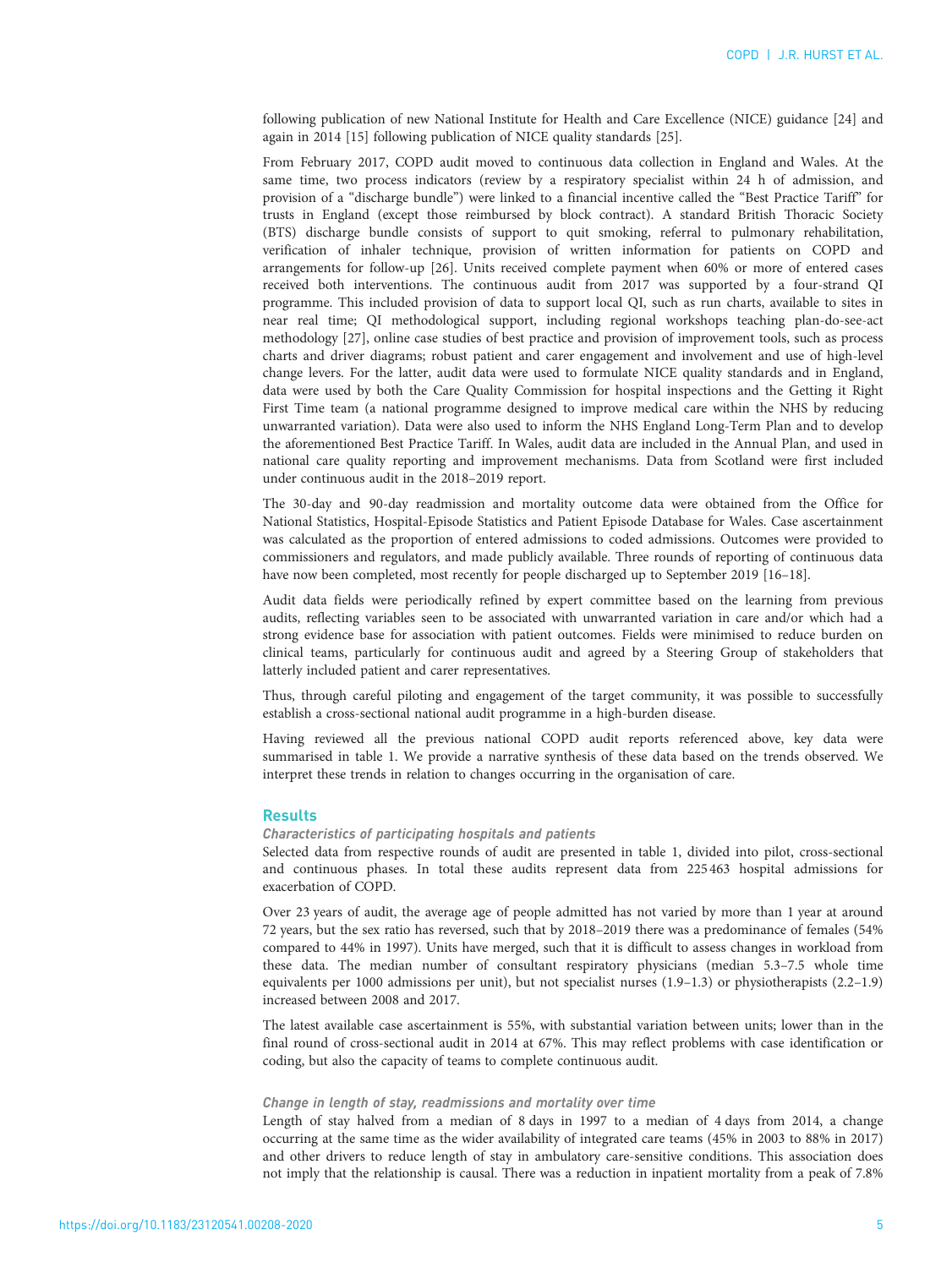in 2008 to 4.3% in 2014, occurring at the same time as an increase in the rate of readmissions from 33% to 43% and little change in 3-month mortality (14% and 12%, respectively). The latter may suggest post-discharge mortality (not directly measured) has increased.

## Repeated cross-sectional audit alone was not associated with improved clinical outcomes

In general, outcomes that are not likely to be affected by changes in care pathways did not change through sequential rounds of cross-sectional audit. For example, the availability of spirometry (the diagnostic test that confirms a patient being treated for exacerbation has an underlying diagnosis of COPD) has not improved over time and is lower in the most recent round of continuous audit at 46% than the value of 55% obtained in the 2008 cross-sectional audit.

Taken together, these findings suggest that audit indicators may be affected by developments in clinical care pathways but, for COPD, sequential cross-sectional audit alone did not appear to be associated with significant improvements in care.

### Continuous audit with financial incentives and QI support was associated with improved clinical outcomes

As illustrated in figure 1, the financially incentivised "best practice tariff" process indicator (comprising early specialist review and provision of a discharge bundle) improved during the continuous audit period. Delivery of the discharge bundle component increased from 53% in 2017 to 74% in 2018–2019.

In comparison, while the use of noninvasive ventilation (NIV) increased from 1997 with the increasing evidence basis for this intervention [\[28\]](#page-9-0), timely application of NIV, which was not incentivised, has not improved over time (25% receiving this in under 3 h in 2008 compared to 24% receiving this in under 2 h in 2018–2019). As described above, the availability of spirometry results to confirm the diagnosis of COPD, also not incentivised, was lower in the 2018–2019 continuous audit at 46% than the peak of 55% under cross-sectional audit in 2008.

In summary, improvements in process indicators were rapid when continuous audit was combined with QI support and, in particular, when indicators were linked to financial incentives.

### **Discussion**

We report a summary of more than 20 years' experience of UK national audit for hospitalised exacerbations of COPD. Our three key messages are first, that with careful piloting and engagement of the target community, it is possible to establish successfully a cross-sectional national audit programme in a high-burden disease. Second, audit indicators may be affected by developments in clinical care pathways but, for COPD, sequential cross-sectional audit alone does not in general appear to be associated with significant improvements in care. Finally, improvements in process indicators can be rapid when continuous audit is combined with QI support and, in particular, where those indicators are linked to



FIGURE 1 "Best Practice Tariff" (BPT) process indicator performance following introduction of continuous COPD audit with quality improvement support and financial incentive. The red line illustrates the 60% target level required for full reimbursement, introduced in the 2017–2018 financial year.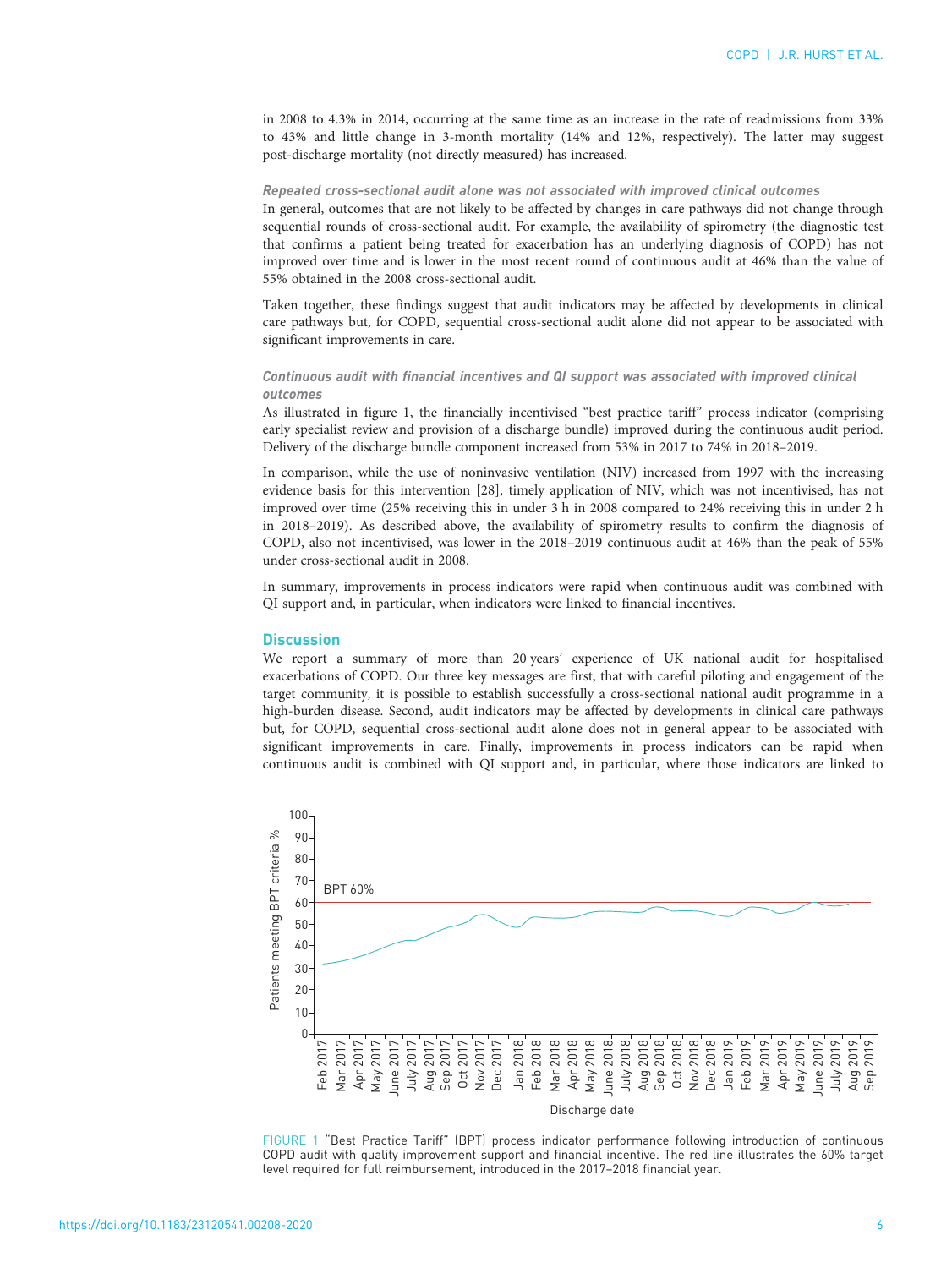financial incentives. Caution is required when interpreting temporal changes in performance metrics which are not necessarily causative or linked. However, our observation of improved care processes associated with application of the Best Practice Tariff indicator provides a model for increasing the impact of audit of hospitalised COPD exacerbations in other healthcare settings. These insights into the design features of continuous audits most likely to accelerate improvements in healthcare quality can also be applied to other high prevalence conditions in large health systems.

While more than 20 years of COPD audit has not been associated with improvements in clinical outcomes such as readmissions and mortality, the picture is much more nuanced and there are a number of important areas to consider. These include changes in care delivery and disease burden such as multimorbidity and admission acuity over time, the long lead time between interventions and impact on outcomes ( $e.g.$  smoking cessation) and the dependency of outcomes across multiple secondary, community and primary care providers. Audit data may be unable to demonstrate a relationship between care quality and clinical outcomes because it is not designed to do so in the same way as an RCT testing a single intervention under carefully controlled circumstances. Moreover, important and potentially more sensitive outcome measures such as quality of life have not been captured by the audit programme. These factors are considered in more detail in the sections below, necessary to inform our conclusion that there is indeed value in large-scale audit for high-burden conditions when this is provided with effective QI support.

COPD exacerbations are associated with high burden to patients and healthcare systems and there remains a translation gap getting evidence-based exacerbation-reduction interventions into daily clinical practice, despite the ready availability of guidelines. Clinical audit provides a tool to benchmark performance of individual units against each other and national standards, permitting changes to be made against which to assess improvements. The scale of benefit with improved performance is large, such that if those areas in England with a death rate above the median could achieve the median death rate for COPD, 3500 lives would be saved each year [[29](#page-9-0)].

Care for long-term conditions, including COPD has evolved over time such that, for example, length of stay has reduced at the same time as the wider availability of supported discharge schemes and other "front door" initiatives. The decrease in length of stay we observed has occurred at the same time as a rise in readmissions, suggesting that a renewed focus on effective discharge and transition to community care is now necessary. It is challenging to interpret changes in outcomes over time in relation to audit strategy without also understanding changes in care delivery. Reduction in length of stay, but higher readmissions, occurred in the context of a decrease in inpatient mortality between 2008 and 2014 but little change in 30-day mortality. This suggests that out of hospital mortality at 30 days was increasing.

For most process indicators, sequential cross-sectional audit did not result in significant improvements in care. Barriers to improvement would include the timely provision of audit data back to clinical teams, with initial national reports published many months after data collection had been completed. Indeed, there was deteriorating performance on some basic process indicators such as the availability of a spirometry result to confirm a pre-existing diagnosis of COPD and poor implementation of key evidence-based interventions, including smoking cessation support and assessment for pulmonary rehabilitation. Cross-sectional audits were not accompanied by specific QI initiatives, or financial incentives. Building on and sharing best practice should reduce variation in care but was difficult to achieve and maintain. For this reason, from 2017, the UK national COPD audit programme began continuous national audit with investment in QI support (training, resources and real-time data feedback). This did result in improvements in process indicators of care quality, but primarily in those measures tied to financial incentives, in which case there could be rapid change. It is likely that QI support, financial incentives and real-time feedback of data are more important than cross-sectional versus continuous audit design. We are inferring improvement based on comparisons between historical data, and on the trend in variables over time. Notably, it is process indicators rather than clinical outcomes that have changed. Recent data in COPD [\[30](#page-9-0)] suggest that the simple existence of a care bundle is insufficient to drive improvements in clinical end points, such that complex interventions are only likely to work when effectively implemented.

There are similarities and differences between the COPD audit programme and other UK national audits. The UK National Hip Fracture Database recently reported that pay-for-performance was associated with reduced mortality, shorter length of stay and fewer readmissions by comparing performance in England (where care quality was financially incentivised) to Scotland (where it was not) over a period of 10 years [\[31\]](#page-9-0). Other UK national databases such as the Myocardial Ischaemia National Audit Project (MINAP) have demonstrated optimal use of guidelines to be associated with better outcomes after myocardial infarction [\[32\]](#page-9-0), suggesting potential gains in COPD can be large if adherence to guidelines could be improved. National audit programmes present an opportunity for data collection at scale that can support and be supported by other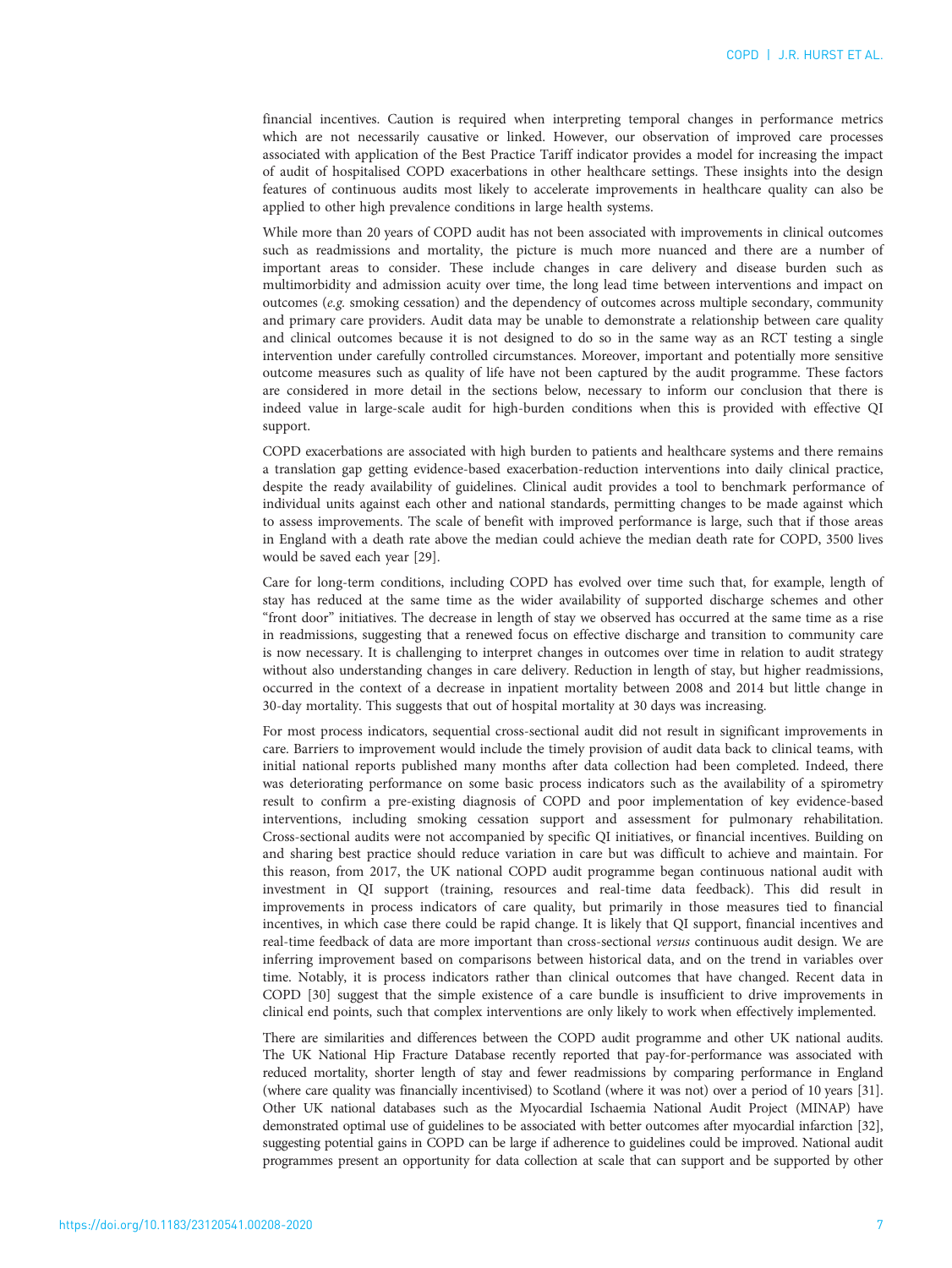national initiatives (e.g. the implementation of COPD care bundles is a current focus of work from the UK National Patient Safety Collaborative). In contrast to MINAP and the Hip Fracture Database, we have not seen reductions in mortality, likely due to the absence of definitive intervention for a COPD exacerbation analogous to coronary revascularisation or hip surgery with rehabilitation, and the long lead time to effects on mortality from interventions such as smoking cessation, critical in COPD and which is a component of the discharge bundle. Continuous audit for COPD is also a much more recent development compared, for example, to MINAP. Further time is required to assess whether improvement in COPD process indicators are associated with improvements in clinical outcomes such as readmissions and mortality and whether improvements in process indicators are maintained. However, it may also be the case that current outcome measures are insensitive to meaningful improvements in care.

While national systems such as the UK NHS lend themselves to formal audit, similar methodology could be applied in other types of health maintenance organisations or indeed smaller healthcare systems. We therefore provide a model of the implementation and routes to success for audit in a high-burden condition, in which audit at scales inspires and drives QI initiatives. Audit can also be useful internationally, as evidenced by the European COPD Audit, which reported that only the number of respiratory specialists per 1000 beds, an index of hospital resource, decreased the risk of post-discharge mortality [[33](#page-9-0)]. Other aspects of COPD care such as the quality of outpatient provision may affect the risk of admission. Outpatient care is not part of the UK NACAP programme but has been conducted in Spain [\[34\]](#page-9-0), demonstrating variable adherence to guidelines and quality standards. Audits in Spain have also highlighted the importance of understanding the effectiveness of QI [[35\]](#page-9-0), with recent large QI programmes in other disease areas not translating to improved clinical outcomes likely because the "dose" of QI was too small [\[8\]](#page-8-0).

There are a number of challenges with continuous audit and for COPD in particular. These include burden on front-line staff, who need to be supported in viewing audit not as data collection for external use but as a tool for individual units to improve the quality of care they deliver. Teams will vary in their experience of and capacity for QI and may lack adequate administrative and technical support (such as bedside data capture) to complete audit effectively. There may be a disparity between actual practice and that recorded as being completed. Continuous national audit programmes are complex and expensive. There is a complex interplay between the organisation of care and reported audit metrics given that audit measures can become outdated as organisation of care changes and modifications to the organisation of care can itself be a response to audit results. This mandates periodic changes to the audit dataset. Case ascertainment remains variable and it is possible that the quality of care for people not entered into the audit may differ from those entered, and thus the best assessment of unit performance is to assess both outcomes and case ascertainment (considering outcomes in those not included in the audit). However, the relationship between case ascertainment and outcomes is complex, in that units with excellent performance may only need adopt a "sampling" approach to demonstrate continued excellence. There are arguments for and against sampling approaches, such as the audit of a selected proportion of admissions. Notably, we find that case ascertainment under continuous audit was less complete than with cross-sectional audits. Regarding COPD specifically, there is a fundamental problem with defining a COPD exacerbation, currently a clinical diagnosis of exclusion, and no robust method to adjust for case mix, given that the "severity" of a COPD exacerbation presentation is dependent on multiple factors, including the severity of the underlying COPD, of the exacerbation insult and the presence and severity of any comorbidities. Initial COPD exacerbation diagnoses may change and an initial alternative diagnosis may be amended to a diagnosis of COPD exacerbation complicating early review. Readmissions are a particularly challenging outcome to modify, reflecting care delivered during the index event and following discharge by primary and community teams, and to a certain extent part of the natural history of COPD with a documented increased risk of re-exacerbation in the period following recovery from a first exacerbation [[36](#page-9-0)] and the presence of comorbidity [\[37\]](#page-9-0). Future audit might capture outcomes that are more sensitive to change, such as quality of life and patient experience measures.

We report temporal associations rather than causation between continuous audit, QI support, financial incentives and improved process indicators. In addition, it is challenging to know which component of the audit has been most successful, though it is notable that those indicators linked to financial incentives improved more than indicators that were not. A general limitation of clinical audit is that while audit can demonstrate changes in care quality process items, it is not designed to demonstrate causal links with clinical outcomes as would be the case in a RCT. This emphasises the need to align guidelines and audit to real-world clinical trials. A systematic review has reported that audit generally results in only small improvements in practice, with effectiveness dependent on both baseline performance and the way that feedback is provided [\[7](#page-8-0)]. We demonstrate larger improvements when continuous audit was delivered in association with QI support and financial incentives.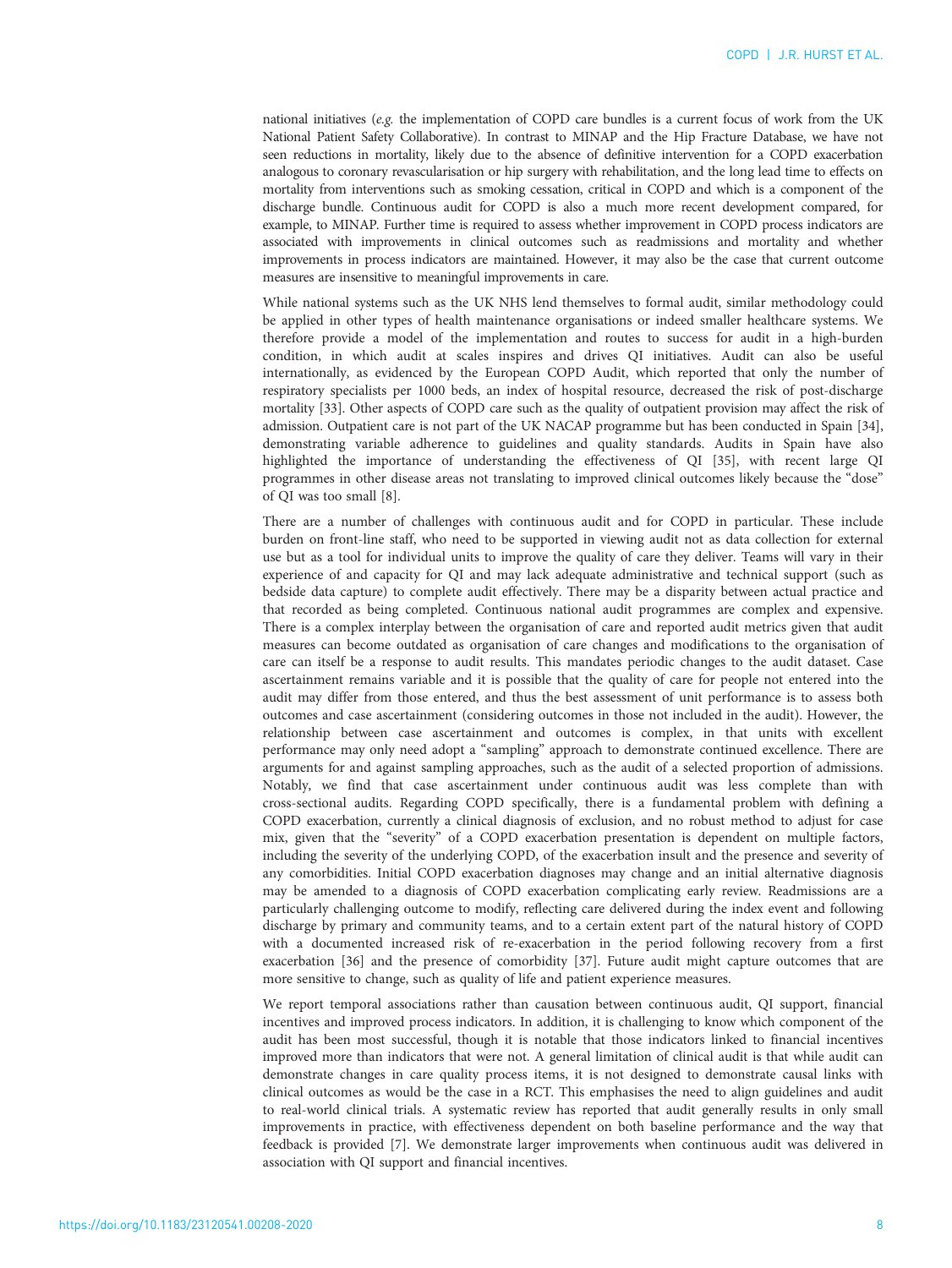<span id="page-8-0"></span>A limitation of this report is that, in line with original permissions granted, source data were destroyed after analysis. This has prevented new analysis of the data such that we present a narrative synthesis of findings over time, rather than adopting an experimental approach

Clinical outcomes for chronic diseases such as COPD are dependent on multiple providers within a health service. The importance of this is emphasised by the need to better understand the reduction in inpatient mortality while 3-month mortality did not change. NACAP is already linking inpatient care with subsequent outcomes such as mortality and readmissions. The ultimate aim will be to link individual patients' hospital admission data with the primary care and pulmonary rehabilitation work streams that are also part of NACAP. There are considerable challenges to achieving this, but also increasing opportunities to do so through better linkage across different electronic health record systems. We recognise that a proportion of COPD care in the United Kingdom is also delivered by multi-professional community-based services that are not, at present, audited through NACAP.

In conclusion, it is feasible to establish and maintain large-scale audit programmes for a high-burden disease such as COPD and continuous national audit with explicit QI support and high-level change levers, including financial incentives, has been temporally associated with rapid, clinically meaningful improvement in process indicators for people admitted to hospital with COPD exacerbations This has, so far, not translated into improvement in hard clinical outcomes such as mortality and readmission rate. NACAP provides a model for audit-driven improvement of COPD care in other healthcare settings and for national audit of other high-burden conditions.

Conflict of interest: J.R. Hurst reports a grant to UCL, fees to himself and UCL for educational and advisory work, and support to attend meetings from pharmaceutical companies that make medicines to treat COPD, outside the submitted work. J.K. Quint reports grants from Royal College of Physicians during the conduct of the study (she is the analysis lead for NACAP); and grants from the MRC, the BLF, The Health Foundation and Asthma UK, grants and personal fees from AZ, Bayer and BI, grants from Chiesi, and grants and personal fees from GSK, outside the submitted work. A. Stone has nothing to disclose. Y. Silove reports in her role as Associate Director for the National Clinical Audit and Patient Outcomes Programme at HQIP, she is the sponsor for the NACAP contract, which HQIP commissions on behalf of NHS England, the Welsh Government and the Scottish Government. J. Youde reports this audit is commissioned by HQIP for delivery through the Royal College of Physicians London (RCP) and her employing trust is paid for her time at the RCP. C.M. Roberts has nothing to disclose.

### References

- 1 GBD 2015 Chronic Respiratory Disease Collaborators. Global, regional, and national deaths, prevalence, disability-adjusted life years, and years lived with disability for chronic obstructive pulmonary disease and asthma, 1990–2015: a systematic analysis for the Global Burden of Disease Study 2015. Lancet Respir Med 2017; 5: 691–706.
- 2 Singh D, Agusti A, Anzueto A, et al. Global Strategy for the Diagnosis, Management, and Prevention of Chronic Obstructive Lung Disease: the GOLD science committee report 2019. Eur Respir J 2019; 53: 1900164.
- 3 Zhang Y, Morgan RL, Alonso-Coello P, et al. A systematic review of how patients value COPD outcomes. Eur Respir J 2018; 52: 1800222.
- 4 Simoens S, Decramer M. Pharmacoeconomics of the management of acute exacerbations of chronic obstructive pulmonary disease. Expert Opin Pharmacother 2007; 8: 633–648.
- 5 Wedzicha JA, Miravitlles M, Hurst JR, et al. Management of COPD exacerbations: a European Respiratory Society/American Thoracic Society guideline. Eur Respir J 2017; 49: 1600791.
- 6 Fort DG, Herr TM, Shaw PL, et al. Mapping the evolving definitions of translational research. J Clin Transl Sci 2017; 1: 60–66.
- 7 Ivers N, Jamtvedt G, Flottorp S, et al. Audit and feedback: effects on professional practice and healthcare outcomes. Cochrane Database Syst Rev 2012; 6: CD000259.
- 8 Peden CJ, Stephens T, Martin G, et al. Effectiveness of a national quality improvement programme to improve survival after emergency abdominal surgery (EPOCH): a stepped-wedge cluster-randomised trial. Lancet 2019; 393: 2213–2221.
- 9 Sundmacher L, Fischbach D, Schuettig W, et al. Which hospitalisations are ambulatory care-sensitive, to what degree, and how could the rates be reduced? Results of a group consensus study in Germany. Health Policy 2015; 119: 1415–1423.
- 10 George PM, Stone RA, Buckingham RJ, et al. Changes in NHS organization of care and management of hospital admissions with COPD exacerbations between the national COPD audits of 2003 and 2008. QJM 2011; 104: 859–866.
- 11 Roberts CM, Ryland I, Lowe D, et al. Audit of acute admissions of COPD: standards of care and management in the hospital setting. Eur Respir J 2001; 17: 343–349.
- 12 Roberts CM, Barnes S, Lowe D, et al. Evidence for a link between mortality in acute COPD and hospital type and resources. Thorax 2003; 58: 947–949.
- 13 Price LC, Lowe D, Hosker HS, et al. UK national COPD audit 2003: impact of hospital resources and organisation of care on patient outcome following admission for acute COPD exacerbation. Thorax 2006; 61: 837–842.
- 14 Stone RA, Harrison BD, Lowe D, et al. Introducing the national COPD resources and outcomes project. BMC Health Serv Res 2009; 9: 173.